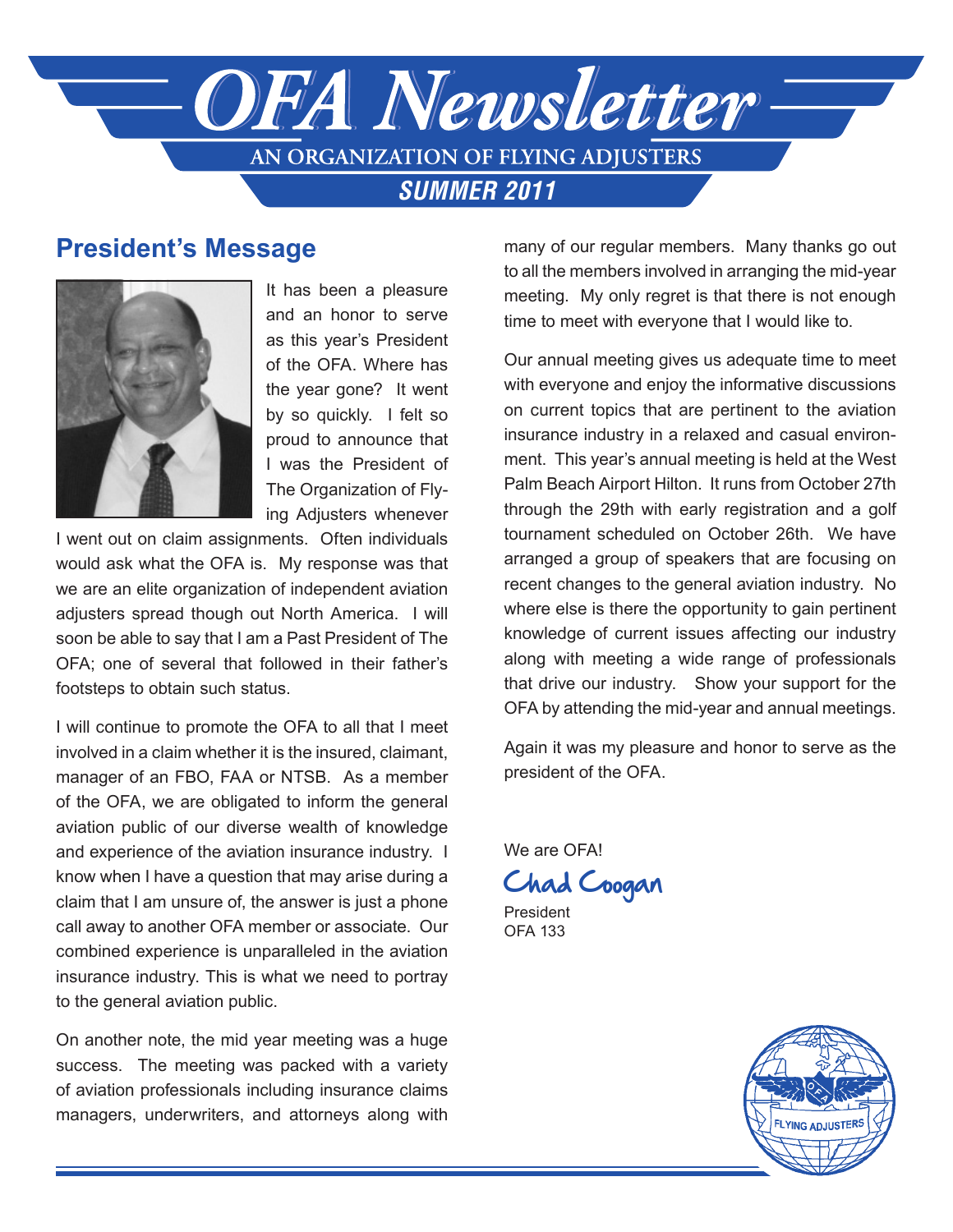**Committee Assignments OFA Year 2011**

**Membership Committee:** AI Ryan - Chairman Joe Jones

**By-Law Committee:** Bill Hall - Chairman Paul Leonard James Stiger

**Executive Secretary:** Hope DeLong

**Newsletter:** Robert Betts

#### **Site Committee:**

Bill Arnold - Chairman Harry Brooks Martin Clingwall Eric Popper

#### **Advisory Committee:** Brian A. Smith - Chairman Jeffery Sutton Betsy Fulton

**Nominating Committee:** Robert Betts Martin Clingwall Thomas Cook

**AlA Conference 2010:** Marty Brown - Chairman Leo Howe

**Memoriam Committee:** Paul Golding AI Plumley

**Parliamentarian:** Bernard Coogan - Chairman

**Legal Advisor:** Tim Miller

#### **Mid-Year Meeting:**

Paul Leonard - Chairman Monty Williams Don Hendricks

**NTSB Liaison:** Eric Popper Steve Homenda Harry Brooks Herman Loepp

**Web Site:** www.ofainc.com Bill Hall - Chairman

#### **Scholarship Committee:** Bernard Coogan - Chairman Dean West Giles Nobert Eric Popper

# **Visit us on the web at** *www.ofainc.com*

OFA NEWSLETTER Publication Office Betts Claims Service, Inc. 4150 Rio Bravo, Suite 103 El Paso, TX 79902

| President Chad Coogan OFA 133              |  |
|--------------------------------------------|--|
| Past President  Robert Betts OFA 118       |  |
| President Elect  Dean West OFA 158         |  |
| Secretary  Eric J. Popper OFA 156          |  |
| TreasurerRob Spencer OFA 159               |  |
| Executive SecretaryHope DeLong OFA 141     |  |
| Membership Chairman  Allen Ryan OFA 108    |  |
| Conference Chairman  Bernard Coogan OFA 69 |  |
|                                            |  |

The OFA Newsletter is published for the benefit of the membership, the Aviation Insurance Industry and other related fields. Opinions expressed by the Editor and contributors do not necessarily represent the position of the OFA.

Contributions and correspondence should be addressed to the Editor at: OFA Newsletter C/O Robert Betts 4150 Rio Bravo, Suite 103 El Paso, TX 79902



# *Content Highlights*

| Irving Texas Mid-Winter Meeting Highlights  Page 6 |  |
|----------------------------------------------------|--|
| An Illinois' "Adjuster's Lien"  Page 7             |  |
| Spouses' Conference Schedule  Page 7               |  |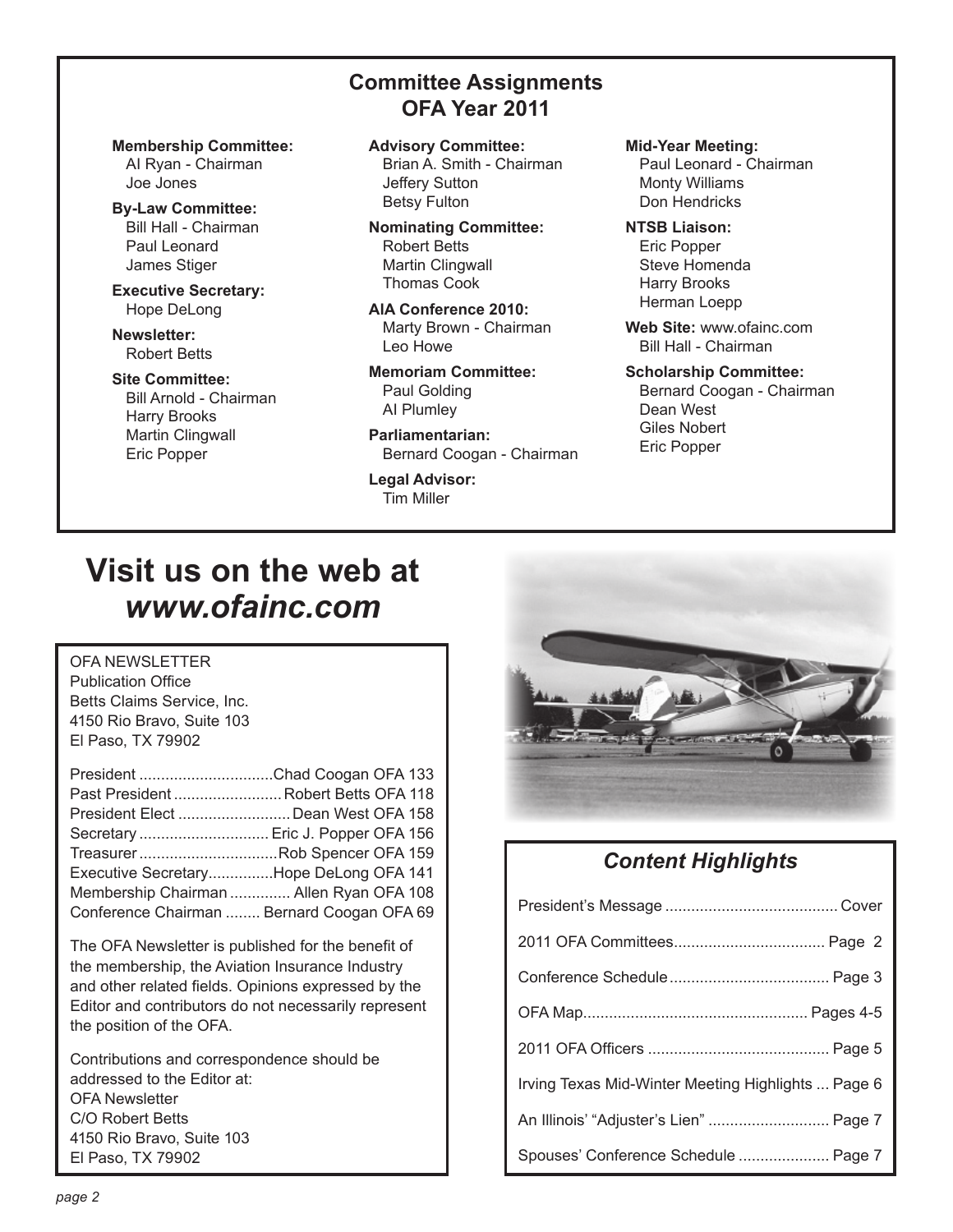

# *54th Annual Conference West Palm Beach Florida* October 27 through October 29, 2011

*The Coogan's have planned an excellent location for this year's annual conference in West Palm Beach, Florida. The West Palm Beach airport Hilton Has reserved room rates of \$99.00 per night. Make reservation through the Hotel at 561-684-9400 or through 1-800-Hiltons. The hotel is located near Palm Beach International airport. Mention OFA Conference 2011 when making the reservation. Let's make this another great conference!*

## **Main Schedule** *(Spouses' Schedule on page 7)*

### *Wednesday*

| 1300 | Golf at West Palm Beach Golf Course |
|------|-------------------------------------|
| 1500 | Early registration                  |
| 1700 | <b>Executive Committee meeting</b>  |
| 1800 | Hospitality suite cocktail party    |



## *Thursday*

| 0900        | Sign In and closed business meeting (Advisory Council Meeting)  |
|-------------|-----------------------------------------------------------------|
| <b>Noon</b> | Opening lunch                                                   |
| 1330-1415   | Re-registration process by Clay Healey (AIC Title Service, LLC) |
| 1800-1900   | Presidential cocktail reception                                 |

1900-2200 Presidential dinner

## *Friday*

| 0900-0945 | Helicopter accident investigation by Doug Cunzeman (ACE North American Claims)   |
|-----------|----------------------------------------------------------------------------------|
| 1000-1045 | Continued helicopter accident Investigation by Doug Cunzeman                     |
| 1100-1200 | MMSEA update and an update on claims handling By Jon Morse (The Morse Law Group) |
| 1200-1330 | Lunch                                                                            |
| 1330-1415 | Blood-borne pathogen training by Dennis Kruger (ACE North American Claims)       |
| 1430-1515 | FAA-What is a general aviation accident by Larry Byrd (South Florida FSDO)       |
| 1800-2200 | Dinner and entertainment on site                                                 |

*Saturday*

| 0900-0945 | Cirrus-Safety tips and future outlook of the company (Cirrus Manufacture Rep.) |
|-----------|--------------------------------------------------------------------------------|
|-----------|--------------------------------------------------------------------------------|

- 1000-1100 Closed business meeting
- 1100-1230 Farewell lunch and installation of new officers

# **West Palm Beach Airport Hilton 561-684-9400**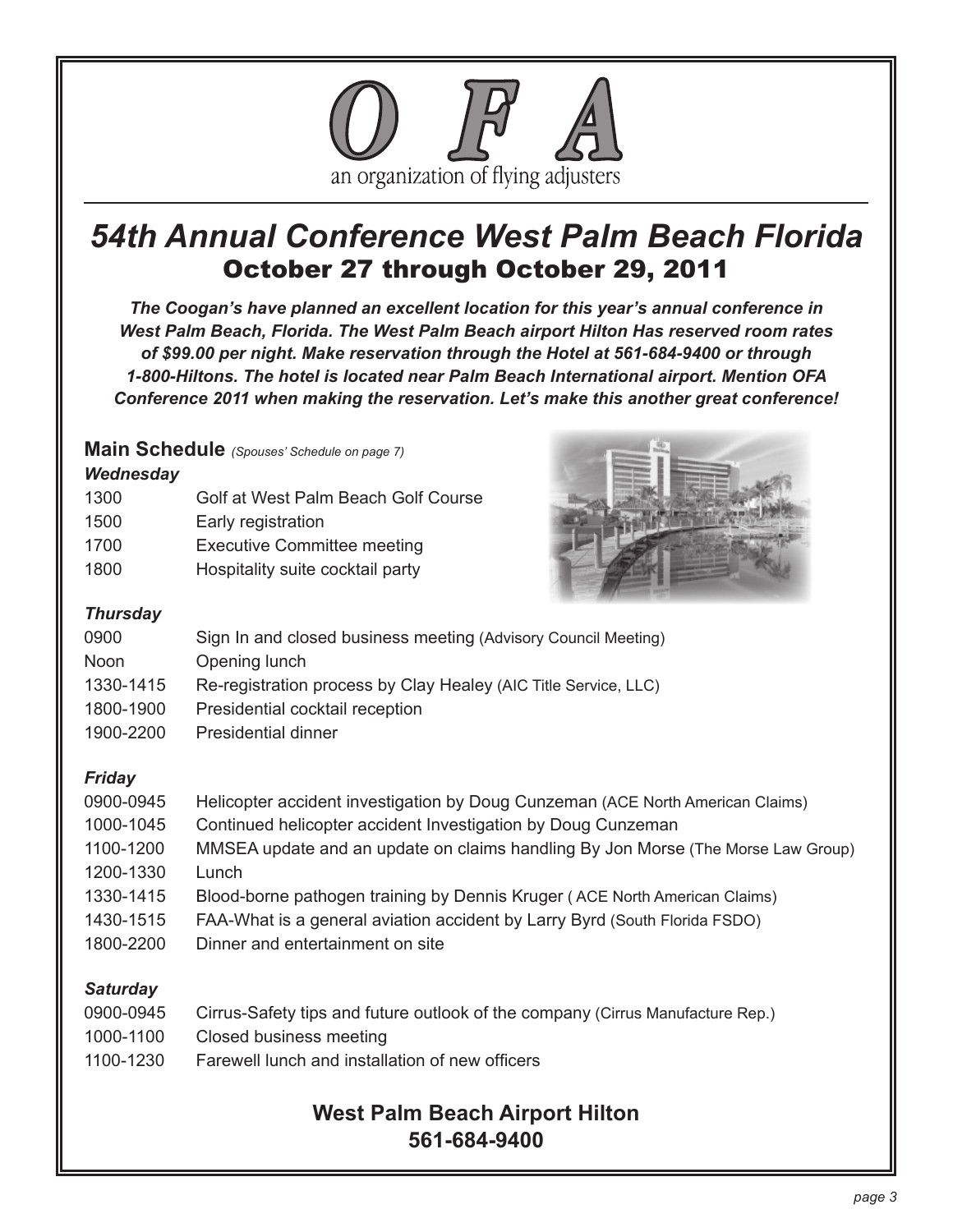*The membership of OFA is dedicated to the highest standard of professional ethics in handling aviation insurance claims, investigating causes of aircraft accidents objectively and promoting every aspect of air safety.*

*I1. Martin V. Clingwall, V.P. C.I.P.* (604) 589-1121 Claims Pro #102 – 15290 – 103A Ave. Surrey, BC, Canada V3R 7A2

*51. H. Paul Golding* (949) 632-1783 H.P. Golding & Co. P.O. Box 1306 Green Valley, AZ 85622 DBA: Associated Transit Surveyors

*59. M.R. "Marty" Brown* (316) 722-7821 Providence Washington Aviation, LLC 655 Caddy Lane Wichita, KS 67212

*66. Marvin Rogge* (702) 631-9900 Rogge Insurance Services – Aviation 2830 N. Rancho Road, Suite A Las Vegas, NV 89130

*69. Bernard J. Coogan* (636) 745-0247 AIRCO Accident Investigation and Research Co. P.O. Box 740, 203 Westwind Trail Wright City, MO 63390

*96. Harry D. Brooks* (770) 239-7432 6045 Atlantic Blvd. Norcross, GA 30071

*97. Joe W. Jones* (813) 623-1367 Florida Air Marine Adj. 6202 Brandon Circle Riverview, FL 33569 (Tampa)

*102. William L. Hall* (630) 932-0707 L.J. Shaw & Co. 1100 S. Main Street Lombard, IL 60148-3979 *104. Charles WM "Bill" Arnold* (619) 233-1096 Arnold & Arnold Inc. 2329 India Street San Diego, CA 92101

ALASKA

 $138<sup>3</sup>$ 

*106. Leo H. Howe* (314) 275-7077 Providence Washington Aviation, LLC 2343 Weldon Parkway St. Louis, MO 63146-3207

*108. Allen A. Ryan* (207) 284-2200 Ryan Insurance Services, Inc. 87 Landry Street Biddeford, ME 04005-4332

*118. Robert Betts* (915) 544-8285 Betts Claims Service, Inc. 4150 Rio Bravo, Suite 103 El Paso, TX 79902

*120. Thomas W. Cook* (225) 926-4090 Cook & Cook, Inc. P.O. Box 15633 Baton Rouge, LA 70895

*122. Kevin M. Olsen* (718) 748-0560 Kevin M. Olsen & Associates, Inc. 9728 Third Ave., Suite 545 Brooklyn, NY 11209

*127. Monty P. Williams* (325) 247-1064 Williams Claims & Investigations 207 Riverside Dr. W. Llano, Texas 78643

*129. Allen G. Plumley* (219) 663-7468 A.G. Plumley 3523 Windsor Place Crown Point, IN 46307



*131. John Cooley* 

(610) 996-9313 JW Cooley & Associates 1221 New Hampshire ane Downing, PA 19335

*133. Chad Coogan*

(636) 745-0247 AIRCO Accident Investigation and Research Co. P.O. Box 740 1439 Skyhawk Place Wright City, MO 63390

*134. Kenneth S. Harris* (623) 872-4930 Glendale Municipal Airport 6801 N. Glen Harbor Blvd. #202 Glendale, AZ 85307

*136. Richard H. Dieckhoff* (305) 367-4790 Richard H. Dieckhoff, LLC 20 Grayvik Drive Key Largo, FL 33037

*138. Kevin D. Wyckoff, AIC* (907) 357-8000 Alaska Claims Services, Inc. P.O. Box 871169 Wasilla, AK 99687

*139. Keith G. Germscheid* (403) 640-9076 Mclarens Claims, Suite 1460 10655 Southport Road SW Calgary Alberta, CA T2W 4Y1

157 Mexico

*140. Clifford Gee*

(301) 797-6878 P. O. Box 308 Maugansville, MD 21767

*141. Hope DeLong*

(567) 712-2097 Arnold and Arnold, Inc. 1380 West Hume Road. Lima, Ohio 45806

*142. Paul H. Leonard*

(972) 447-2061 CTC Services Aviation (LAD Inc.) 16415 Addison Rd. Suite 800 Addison, TX 75001

*143. John S. Young* (631) 285-6934 CTC Services Aviation (LAD Inc.) 990 S. 2nd Street Suite 6 Ronkonkoma, NY 11779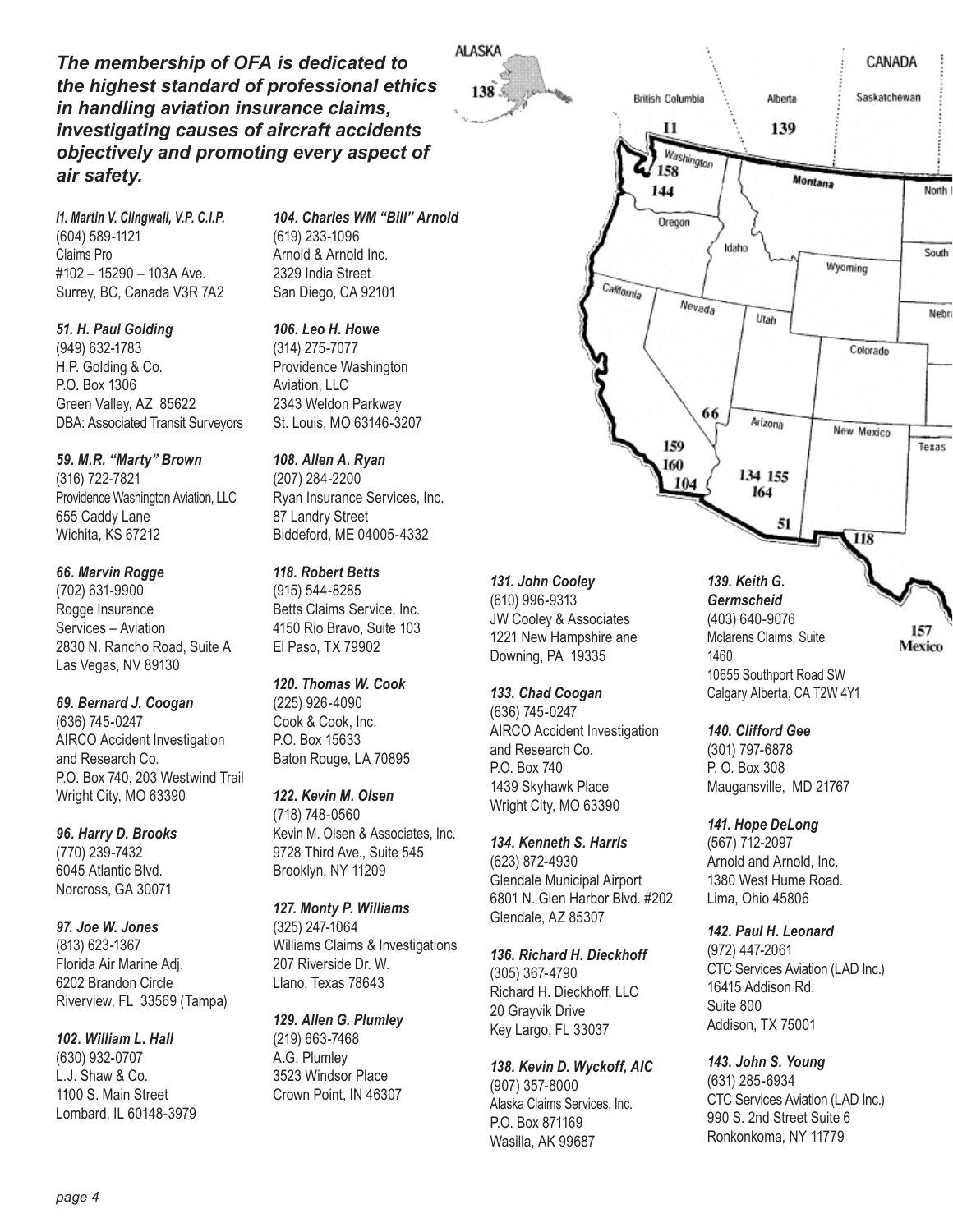

# *160. Anne Spencer* (415) 722-1620

Arnold & Arnold 2329 India St. SanDiego, CA 92101 (SanFrancisco Office)

#### *161. Bob Balslev*

(909) 921-3098 Arnold and Arnold 505 Stoney Creek Vista Wimberley, TX 78676

#### *162. Timothy G, Geil* Charles Taylor Aviation 8144 Walnut Hill Lane Dallas, TX 75231

*163. Robert Norris* **AviationLS** 16415 Addison Road Addison, TX 75001

#### *164. Mike Grady* Pinnacle Claim Services Corp

21001 N. Tatum Blvd. Suite 1630-466 Phoenix, AZ 85050



*144. Robert R. Cole* (206) 369-5520 12819 SE 38th Street #475 Bellevue, WA 98006

*152. David Gourgues* (407) 982-8030 Aviation LS 3555 Maguire Blvd. Suite 204

Orlando, FL 32803 *155. Rex Thompson* (480) 586-4376 Claimtx Corp. P.O. Box 28816 Scottsdale, AZ 85255

*156. Eric J. Popper* (630) 932-0707

L.J. Shaw & Company 1100 South Main Street Lombard, IL 60148-3979



*157. Ian Foord* (780) 581-6801 Apartado Postac #226 Pachuca, Hidelgo Mexico 42000

*158. Dean West* (425) 898-8500 PAC Northwest, Inc. 704 228th Ave. NE Suite 335 Sammamish, WA 98074

*159. Rob Spencer* (541) 508-8577 Arnold & Arnold 2329 India St.

SanDiego, CA 92101 (Bend Oregon Office) *2011 OFA Officers*

*President* Chad Coogan OFA 133 PO Box 740 Wright City, MO 63390

*Past President* Robert Betts OFA 118 4150 Rio Bravo, Suite 103 El Paso, TX 79902

*President Elect*  Dean West OFA 158 704 228th Ave. NE, Suite 335 Sammamish, WA 98074

*Secretary* Eric J. Popper OFA 156 L.J. Shaw & Company 1100 South Main Street Lombard, IL 60148-3979

*Treasurer* Rob Spencer OFA 159 2329 India St. SanDiego, CA 92101

*Executive Secretary* Hope DeLong OFA 141 Arnold and Arnold, Inc. 1380 West Hume Road. Lima, Ohio 45806

*Membership Chairman* Allen A. Ryan OFA 108 87 Landry St. Biddeford, ME 04005-4332

*Conference Chairman* Bernard Coogan - OFA 69 AIRCO Accident Investigation and Research Co. P.O. Box 740 Wright City, MO 63390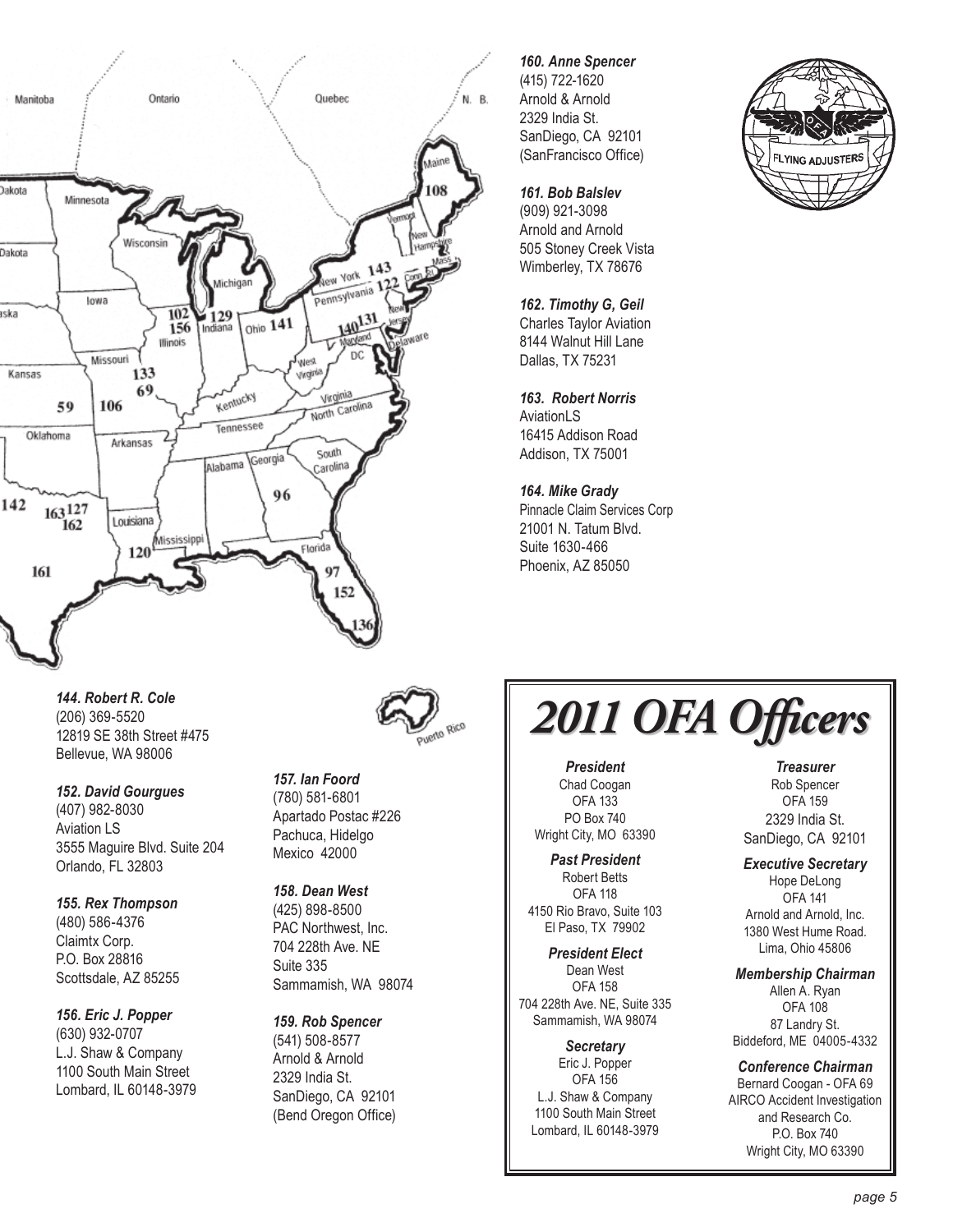# The OFA Mid-Winter Meeting Was Held In Irving, TX

*Collaged are a few snapshots from this event.*

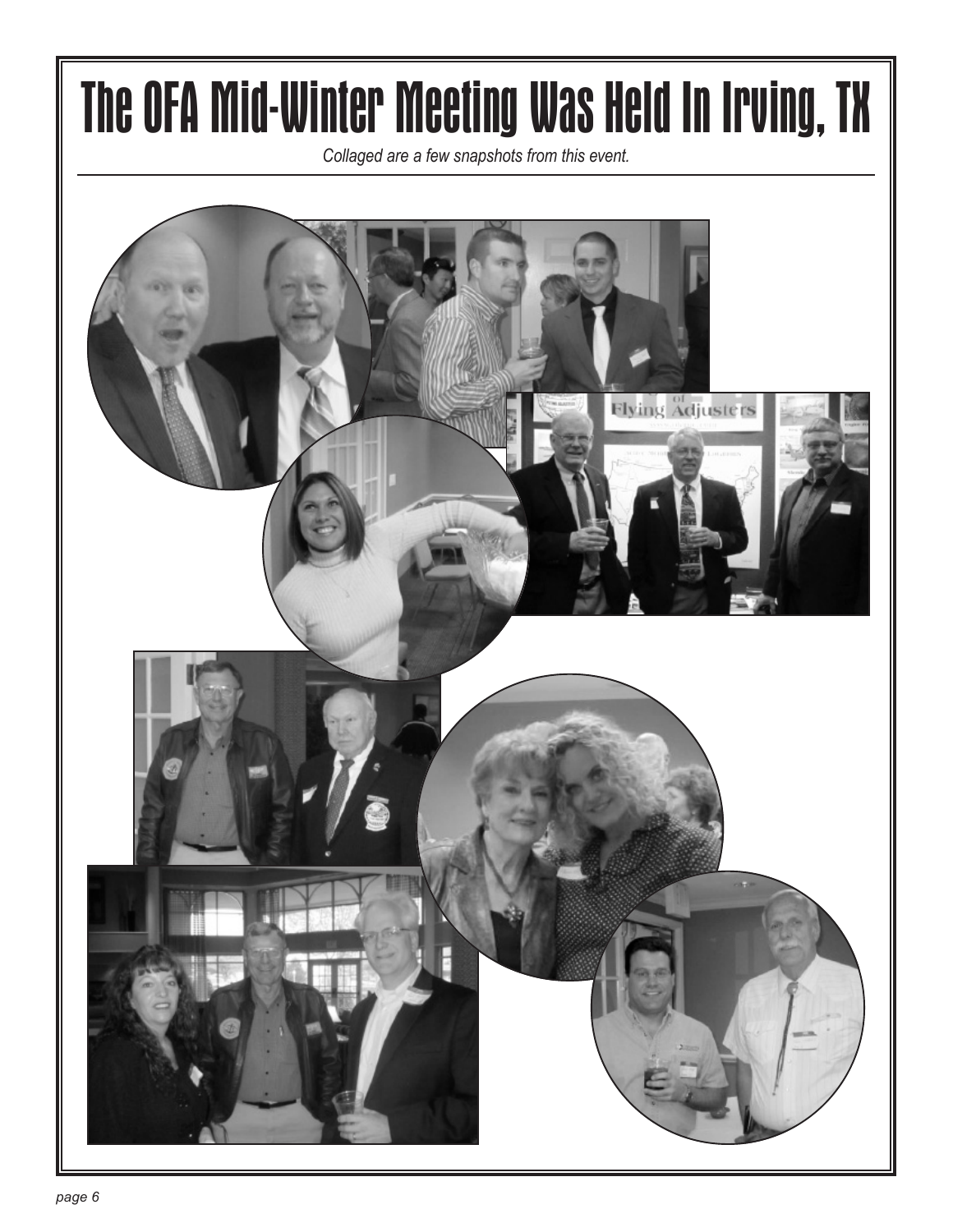#### **An Illinois' "Adjuster's Lien"**

#### **By: John Scott Hoff J.D. CPCU**

An Illinois trial court was recently found to have properly granted summary judgment to a "public insurance adjuster" who was "fired" by a homeowner after the adjuster negotiated a settlement with her insurance company to cover her losses.

The Illinois Appellate Court, 5th District, has affirmed a ruling by St. Clair County Associate Judge Vincent J. Lopinot.

After a fire destroyed her home, Rosalind Clayton filed a first party claim with State Farm and hired the Plaintiff, a public insurance adjuster, to assist her in adjusting her claim. The contract authorized the plaintiff to assist Clayton in the adjustment of her fire loss; Clayton agreed to pay the plaintiff 10% of the amount of the adjustment.

Ace Hart, an agent employed by the plaintiff, notified State Farm of his contract with Clayton and the plaintiff's lien on the insurance proceeds and asked that the plaintiff's name be included on any first party loss payments made to Clayton's fire-damaged property. A settlement for \$ 72,076.58 resulted with State Farm on Clayton's behalf.

Shortly after the settlement was negotiated, Clayton "fired" the plaintiff. Initially, State Farm issued a check to both the plaintiff and Clayton. But Clayton gave oral and written notice to State Farm that she had terminated her contract with the plaintiff, and asked that the plaintiff not be named on any settlement check State Farm paid to her. Thereafter, State Farm complied with her request not to include the plaintiff as 3rd additional payee, and reissued a single-payee check with only Clayton as a named payee. The check was cashed by Clayton.

The plaintiff who was ruled to have been the "procuring cause" of the resulting settlement filed a breach of contract suit against Clayton, alleging that she breached her contract with him and State Farm. Hart also alleged that State Farm was liable for his fees because he, the plaintiff, had timely notice of "adjuster's lien" on Clayton's insurance proceeds, which State Farm failed to honor when it unilaterally issued the single-payee check to the insured alone.

The trial court found there to be no material questions of fact or law, granting a summary judgment in favor of the plaintiff and entered a judgment against State Farm in the amount of \$ 7,562.85. State Farm appealed.

This was deemed by the court to have been "a classic case in which a party who has been provided a service attempts to hustle the provider out of its fee," the Illinois Appellate Court stated. "Here, plaintiff adjusted the claim on behalf of Clayton against State farm; however, once the claim was adjusted, Clayton attempted to 'fire' plaintiff." This was tantamount to a "theft of services."

State Farm argued that the plaintiff did not have a valid lien or recognized lien on Clayton's insurance pro-

ceeds. They argued that this was because the Illinois Insurance Code does not expressly create a statutory lien in favor of public adjusters, and State Farm's only contractual duty was to its insured. The appellate court disagreed.

"No one should be expected to work in a profession that would allow clients to fire the professional after the professional's services were rendered unless there is an avenue to ensure payment," the court noted.

"We are aware that Chapter 770 of the Illinois Compiled Statute creates lien rights in favor of numerous occupations and professions, such as attorneys and healthcare professions, including physicians and dentists, but fails to expressly or specifically discuss liens with regard to public insurance adjusters," the court said.

"However, nowhere in chapter 770 does it state that these are the only liens that can be recognized. … Thus, we disagree with State Farm's assertion that because chapter 770… fails to specifically set forth that public insurance adjusters shall have no lien, no such lien can exist."

Public insurance adjusters commonly assert liens on insurance proceed that are honored by insurance companies, the court further noted, in recognition of the existing industry standard.

"Here, plaintiff performed the work and negotiated a settlement with State Farm. Plaintiff is entitled to be compensated for its work per the terms of its contract with Clayton. State Farm initially issued a check to plaintiff but later followed Clayton's instructions not to pay plaintiff. State Farm was wrong to go along with Clayton's plan to deprive plaintiff of its rightfully earned fee."

Golub and Associates v. State Farm Fire and Casualty Company, et al., No. 5-09-0454. Justice Richard P. Goldenhersh wrote the court's opinion with Justices Stephen L. Spomer and James M. Wexstten concurring. Released January 18, 2011.

# *54th Annual Conference West Palm Beach Florida Spouses' Schedule*

| Wednesday                                                 |                                                                                                               |
|-----------------------------------------------------------|---------------------------------------------------------------------------------------------------------------|
| 1300                                                      | Golf at West Palm Beach Golf<br>Course                                                                        |
| 1500                                                      | Early registration                                                                                            |
| <b>Thursday</b><br>0930<br>1200<br>1800-1900<br>1900-2200 | Duck Tour of West Palm Beach<br>Lunch at City Place<br>Presidential cocktail reception<br>Presidential dinner |
| Friday<br>Afternoon<br>1800-2200                          | Open day<br>Dinner and entertainment on site                                                                  |
| <b>Saturday</b><br>1100-1230                              | Farewell lunch and installation of<br>new officers                                                            |